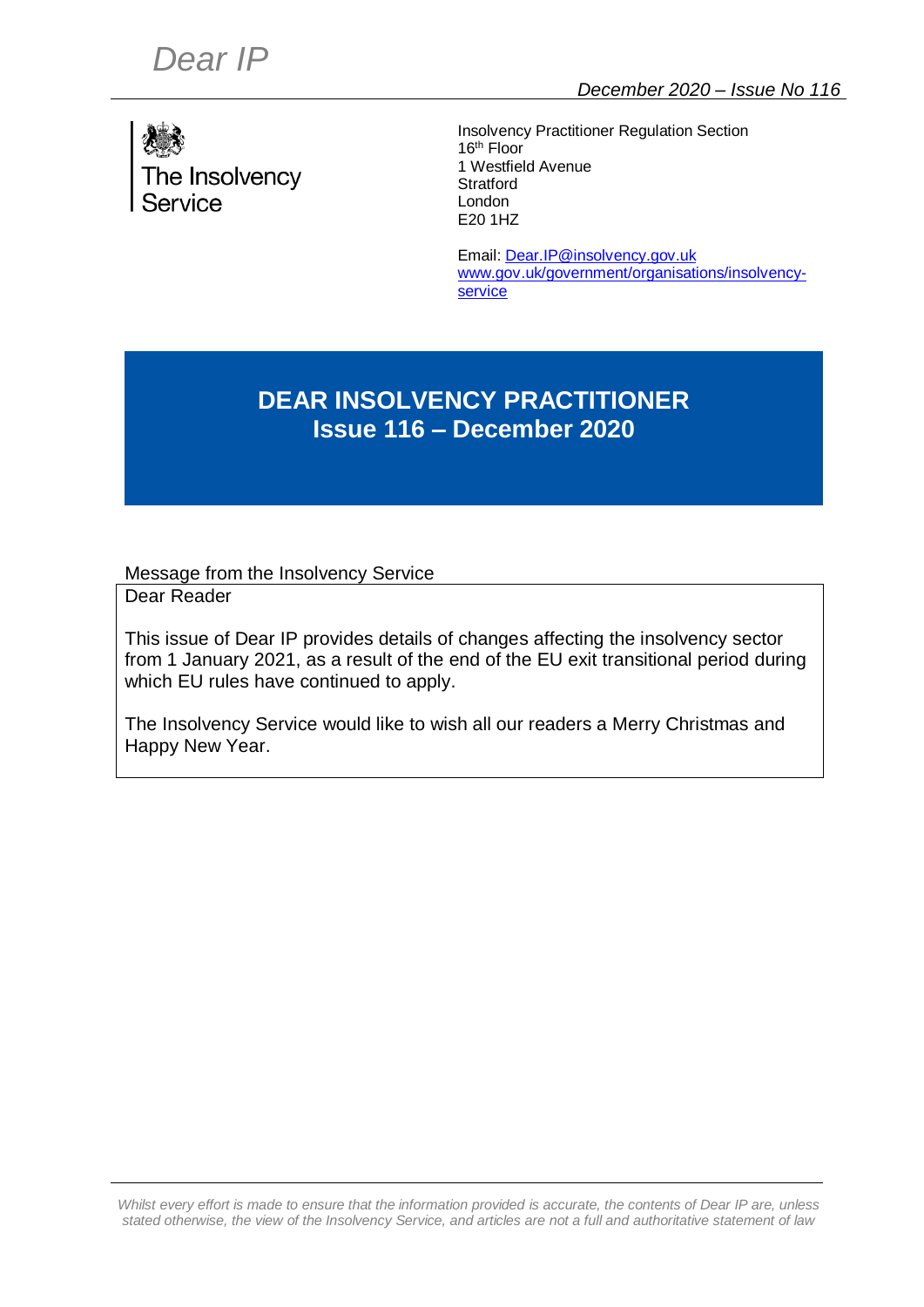| In this issue              |                                                                       |                                                 |
|----------------------------|-----------------------------------------------------------------------|-------------------------------------------------|
| Information/Notes page(s): |                                                                       |                                                 |
|                            |                                                                       |                                                 |
| <b>Chapter 15</b>          |                                                                       | <b>Insolvency Rules, Regulations and Orders</b> |
| Article 71                 | EU exit - legal changes following the end of the<br>transition period |                                                 |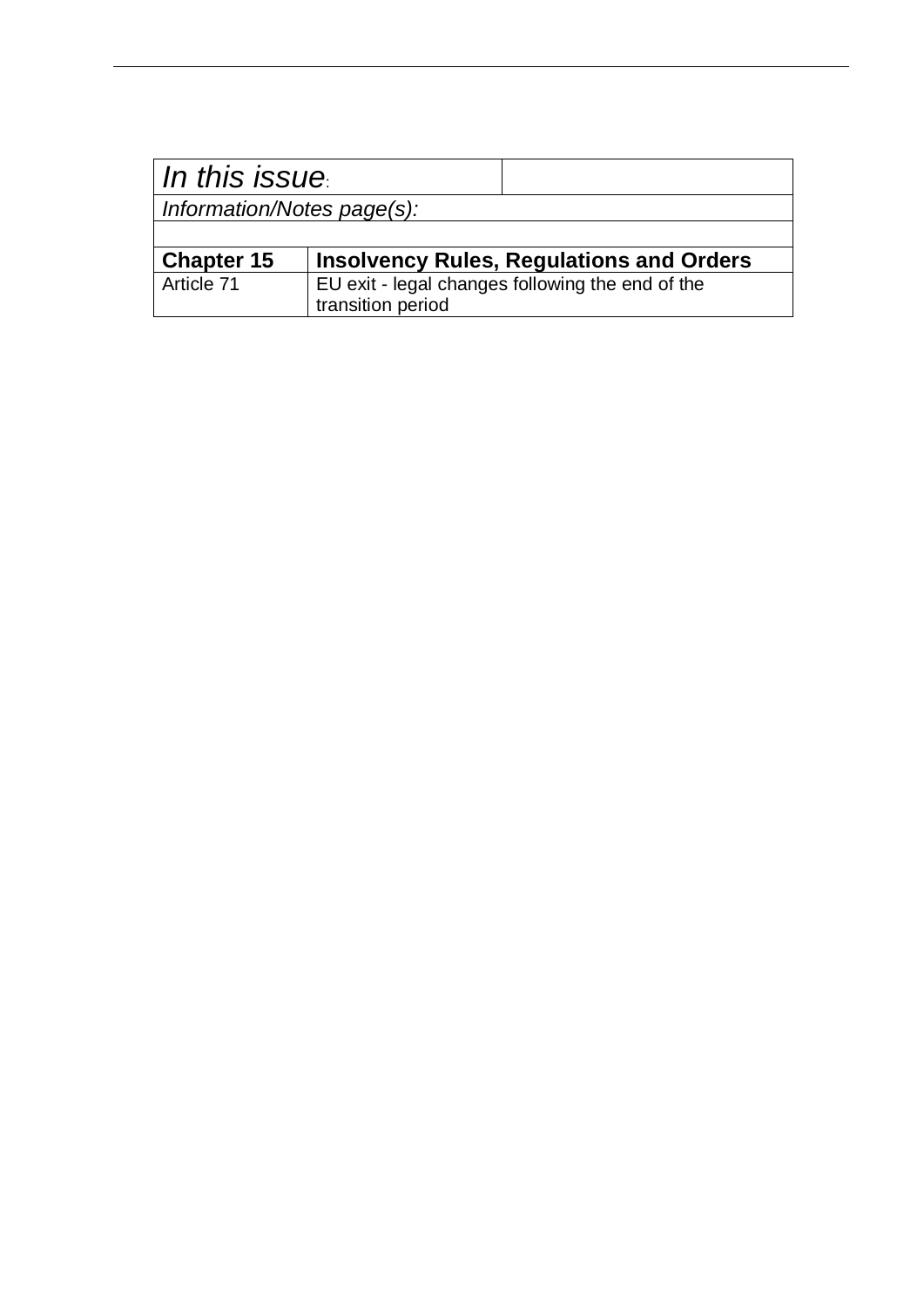## **71) EU exit - legal changes following the end of the transition period**

The UK has left the EU and 31 December 2020 marks the end of the transitional period in which, under the Withdrawal Agreement, EU rules have continued to apply. As a result, the legal frameworks under which insolvencies are managed across borders, and insolvency practitioners are recognised in the UK and the EU, are changing.

This article provides details of changes affecting the insolvency sector.

#### Management of assets in cross-border cases

Under the terms of the Withdrawal Agreement with the EU, article 67(3)(c), the existing rules contained in the EU Insolvency Regulation will continue to apply where main insolvency proceedings have been opened prior to the end of the transition period. In most cases therefore, the rules for handling insolvency proceedings opened before 1 January 2021 will not change.

Subject to the normal restrictions that apply under the Insolvency Regulation, UK insolvency practitioners in those cases will retain the legal authority to deal with assets located in any of the EU member states other than Denmark, without requiring further authorisation from local courts or other authorities. Many insolvencies commenced in EU member states before the end of the 2020 calendar year will, similarly, continue to be automatically recognised in the UK, and so EU insolvency practitioners will be able to deal with the insolvent's assets that are located here.

The current rules in the EU Insolvency Regulation will no longer apply to any new insolvencies in which the main insolvency proceedings are opened on or after 1 January 2021.

For these new insolvencies, recognition and enforcement of UK insolvency proceedings in EU countries, and the insolvency practitioner's ability to deal with assets there, will depend upon the individual country's own laws regarding non-EU insolvencies. The rules and the level of assistance that will be made available to UK insolvency practitioners vary between jurisdictions. In many cases insolvency practitioners will need to seek prior authorisation from the appropriate courts in each country before dealing with assets. Before proceeding, practitioners may wish to seek professional advice regarding the appropriate course of action and the likely costs of doing so.

New insolvency proceedings opened on or after 1 January 2021 in an EU Member State can be recognised in the UK under the Cross-Border Insolvency Regulations 2006 and the Cross-border Insolvency Regulations (Northern Ireland) 2007. These Regulations contain the UK's implementation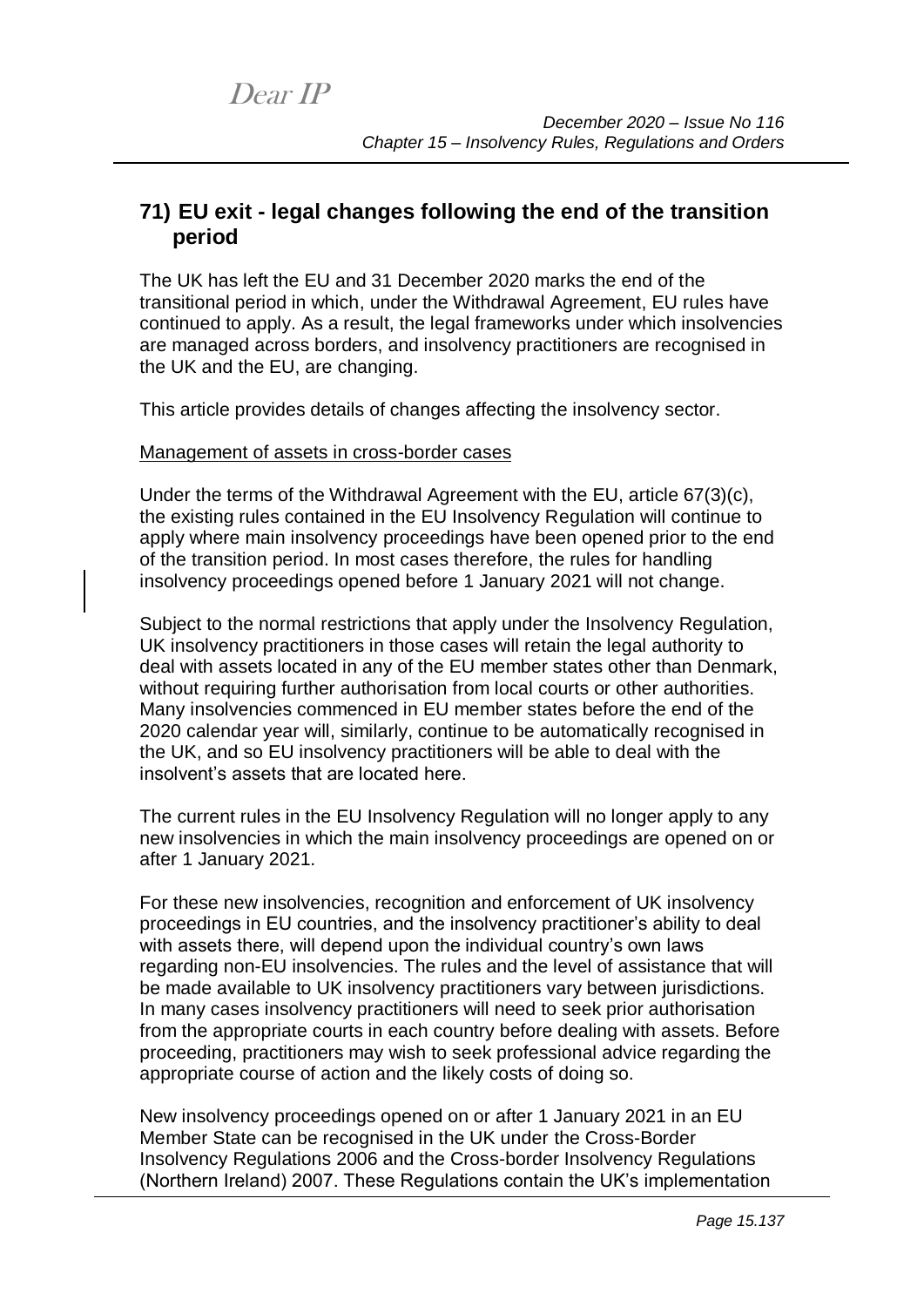of the UNCITRAL Model Law on Cross-Border Insolvency, and already apply in respect of insolvency proceedings commenced outside of the UK and EU.

Recognition of foreign insolvency proceedings under the Cross-Border Insolvency Regulations requires an application to court: a judge will consider various factors such as where the insolvent is based in order to determine whether recognition is appropriate, and to decide what assistance will be provided to the foreign insolvency practitioner.

### Claims for redundancy payments

Under the Insolvent Employers Directive (Directive 80/897/EEC, amended by Directive 2002/74/EC) each EU Member State must ensure arrangements are made to guarantee the payment of employees' redundancy-related claims should their employer become insolvent.

Where an employer is active in more than one state, the country responsible in relation to a given employee is usually the one in which the employee "works or habitually works". This means for example that if a company that enters insolvency in an EU Member State has a factory in the UK, the Insolvency Service's Redundancy Payments Service will make statutory redundancy payments to the factory employees from the National Insurance Fund. In the reverse situation where a company enters insolvency in the UK with a factory in an EU member state, that EU member state would make payments to the factory employees under its own guarantee arrangements.

No changes will be made to employees' eligibility for redundancy payments in the UK as a result of the end of the transition period. Insolvency practitioners should continue to facilitate claims as normal.

However, as the EU Directive will no longer apply to UK insolvencies, from 1 January 2021 employees of insolvent UK companies working in EU Member States may not be covered by those countries' guarantee arrangements. Whether employees are covered may depend, for example, on how the Directive has been transposed into each country's national law, and any changes that are subsequently made. Insolvency practitioners may direct employees to review the guidance provided by the country in which they work, or to make enquiries with the relevant guarantee institution(s).

### Changes to recognition of insolvency practitioner qualifications

Under Directives 2005/36/EC and 2006/123/EC professionals within the EU can have their qualifications recognised from one country to the next and provide their services in countries other than the one in which they qualified.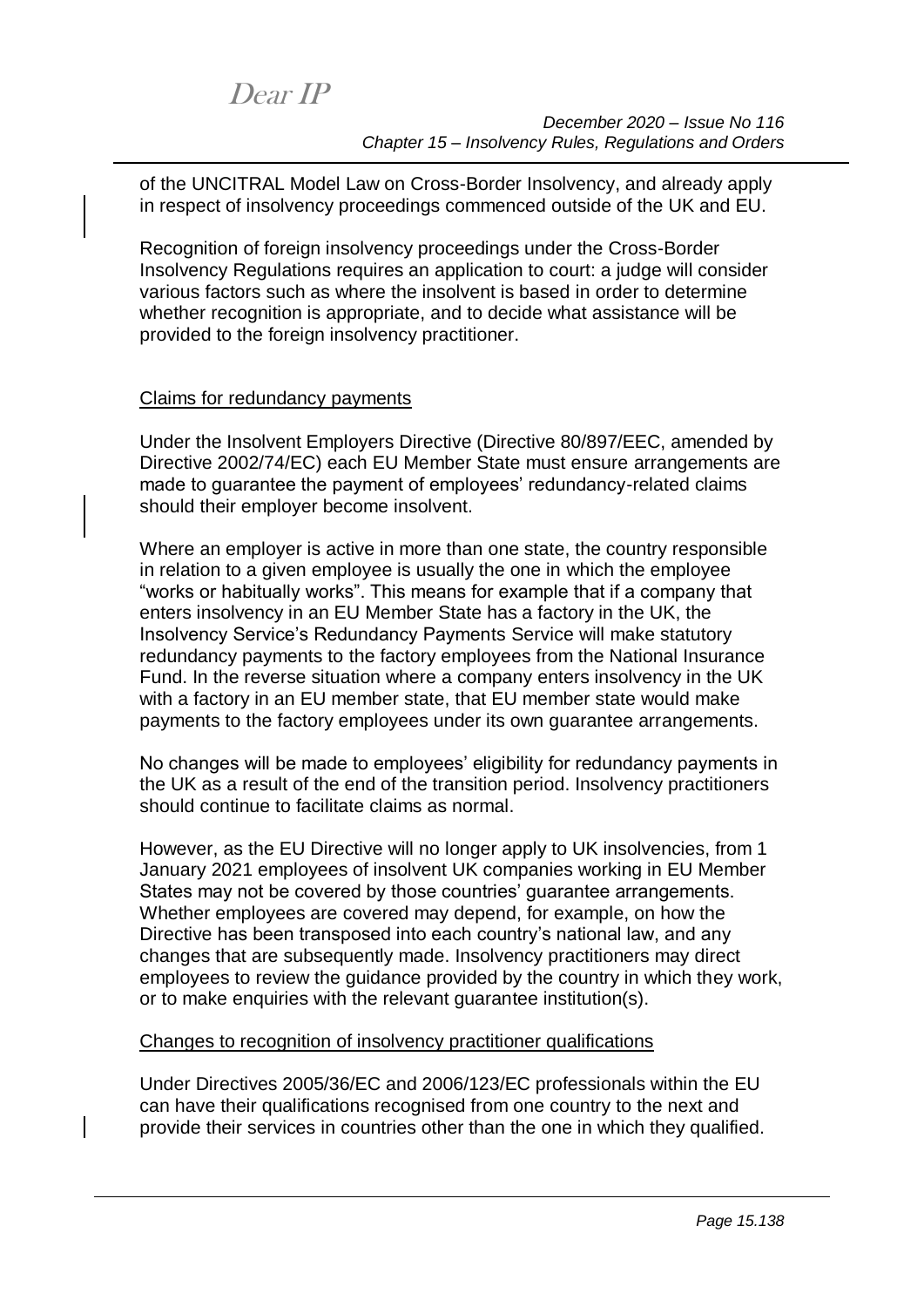Dear IP

An insolvency practitioner who has qualified in one EU state can seek to have their qualification recognised in another and apply to act in respect of insolvency proceedings opened in that other country.

From 1 January 2021, the above Directives will no longer apply to UK insolvency practitioners. Recognition may no longer be available on the above basis. Insolvency professionals who have relied on these provisions, or wish to rely on their UK qualification, may need to have that qualification officially recognised in order to work (even on a temporary or occasional basis) in the EEA or Switzerland. The qualification will need to be recognised by the appropriate regulator in each country where work is to be carried out.

A new temporary system will apply in the UK, which reduces the obligations placed on recognised professional bodies in respect of EU insolvency practitioners. The provisions allowing EU insolvency practitioners to provide services on a "temporary and occasional" basis have been removed: any future authorisation of EU practitioners in this way will be at the discretion of the recognised professional body, and subject to the full requirements for authorisation under UK law. In addition, EU insurance will no longer be recognised as fulfilling the bonding requirement for insolvency practitioners; in future insolvency practitioners must hold an appropriate bond in the form prescribed by UK law.

### Opening insolvency proceedings

Prior to 1 January 2021 the opening of insolvency proceedings in the UK is restricted by the EU Insolvency Regulation. Where the insolvent's "centre of main interests" (COMI) is in the EU, main insolvency proceedings may only be opened in the UK where the COMI is here; if the insolvent entity has an establishment in the UK then secondary or territorial insolvency proceedings can be opened.

The court making a winding-up order, for example, will examine the company's COMI and include a declaration in the order to the effect that the proceedings are main proceedings, secondary proceedings, or proceedings to which the Regulation does not apply.

From 1 January this restriction no longer applies. Insolvency proceedings can still be opened in the UK where the COMI is here, or if the insolvent entity has an establishment. I<sub>i</sub> in addition, however, insolvency proceedings can be opened under any of the other grounds for opening insolvency proceedings that are set down in UK law. A small part of the EU Insolvency Regulation has been preserved in UK law for this purpose.

Under the new rules, the order or other declaration opening the insolvency proceedings must specify whether those proceedings are COMI proceedings (i.e. the centre of main interests is in the UK, which would previously have led